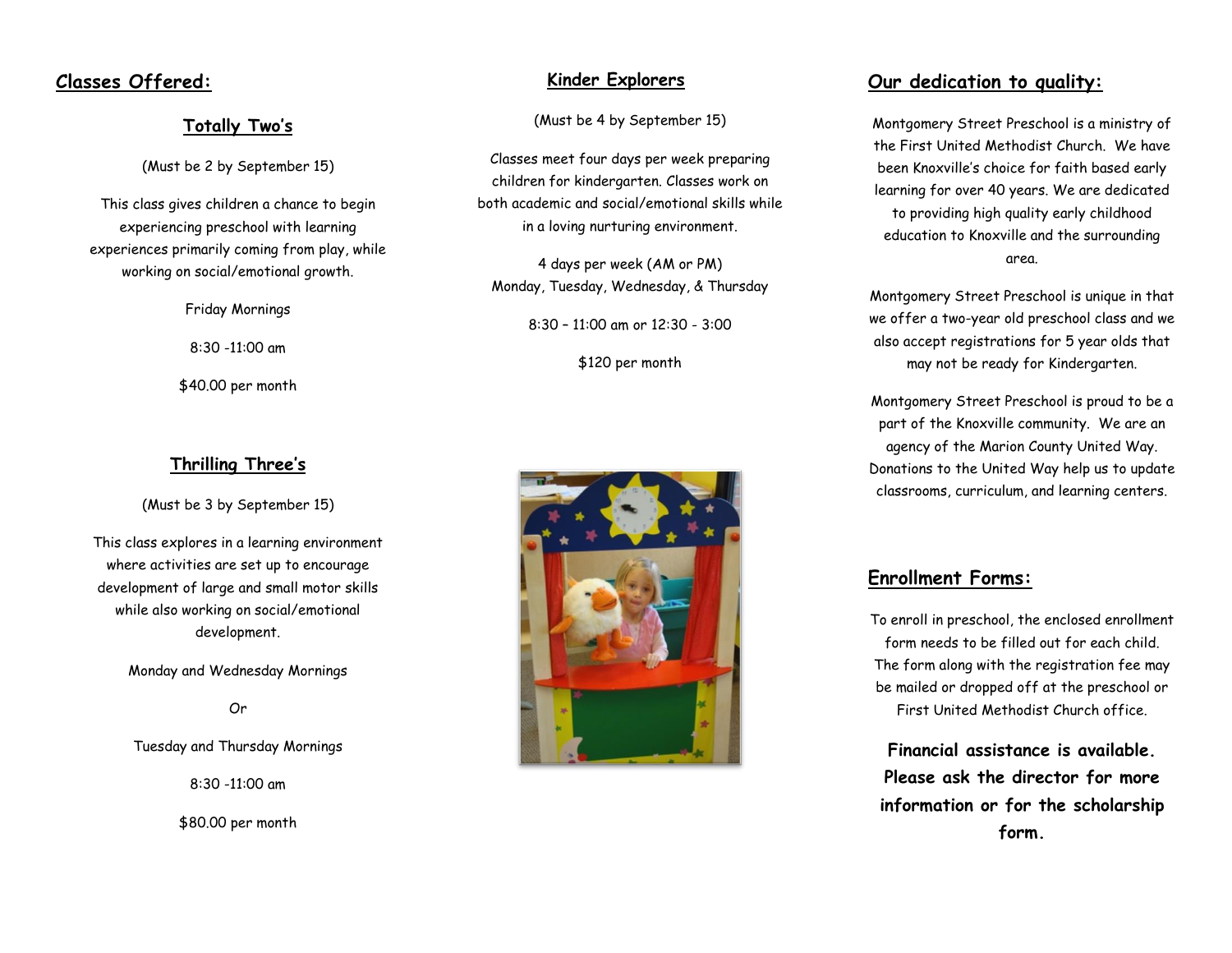## **Our Philosophy :**

Your child is a unique child of God. At Montgomery Street Preschool, children are encouraged to have a healthy self -image and appreciation of themselves and the community. Through opportunities for individual affirmation and group sharing, the children learn positive feelings of self -worth, confidence, and trust.

Your child learns by doing. Children learn best when they have "hands -on" experiences. Through learning centers, children grow in basic skills needed for further growth in language arts, mathematical thinking, science, and creative arts. Our learning environment provides activities which develop large and small motor skills, listening skills, and school readiness skills.

# **Our setting:**

- Spacious, bright, colorful rooms with a variety of equipment for developing large and small motor skills
- Fenced in outdoor play area with climbing structure. Indoor climber for cold or rainy days.

# **Our Teaching Staff:**

-Director and teachers are highly qualified through continuing education classes, training events, and teaching experiences. -Classes have no more than 12 children with a

teacher and an assistant.

**Montgomery Street Preschool** 

Montgomery Street Preschool



**Where your child learns…**

- **I Am Special!**
- **I Am Loved!**
- **I Can Do It!**
- **I Am Ready!**



Located at

First United Methodist Church

313 E Montgomery

Knoxville, Iowa 50138

641 -842 -2193

Email - [mspschool@hotmail.com](mailto:mspschool@hotmail.com)